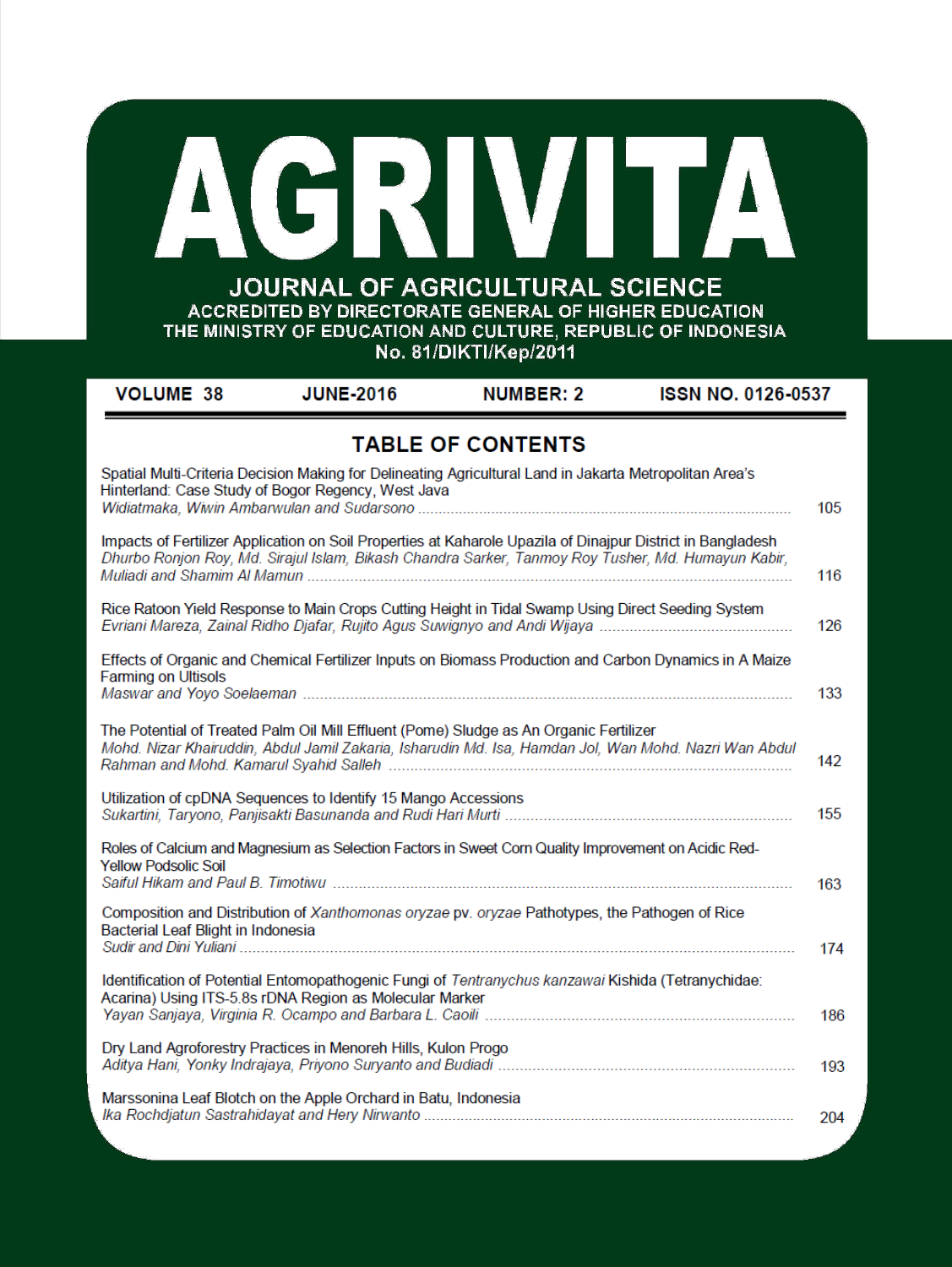**ISSN: 0126-0537 (Printed-Indonesia) ISSN: 2302-6766 (Printed-English) E-ISSN: 2477-8516 (Electronic)**

# **AGRIVITA**

**Accredited by Decree of The Directorate General of Higher Education The Ministry of Education and Culture, Republic of Indonesia No: 81/DIKTI/Kep/2011 Indexed in Elsevier Product (Scopus), Proquest, International Scientific Indexing (ISI), Directory of Open Access Journal (DOAJ) and Google Scholar**

Agrivita is Journal of Agricultural Science (AJAS) publishes articles in plant science such as agronomy, horticulture, plant breeding, soil-plant sciences and pest or disease-plant sciences and has been not published at least five years old. Published by Faculty of Agriculture University of Brawijaya Indonesia in collaboration with Indonesian Agronomy Association (PERAGI).

#### **Editor in Chief** Kuswanto

# **Editoral Board**

Moch. Dawam Maghfoer Budi Prasetya Hagus Tarno

**Technical Editor**

Silvia Santi Wahyuni

## **Administrator**

Endah Apriliani Aini Nur Laila

# **Banking**

Andik Yudianto, Bank Negara Indonesia (BNI Bank) Branch of Malang, Acc No. 0254013689 Swift Code : BNINIDJA

## **EDITORIAL ADDRESS**

Faculty of Agriculture University of Brawijaya Jl. Veteran Malang 65145 East Java Indonesia Phone/Fax: +62-341-575743 E-mail : [agrivita@ub.ac.id,](mailto:agrivita@ub.ac.id) [agrivitafaperta@yahoo.com](mailto:agrivitafaperta@yahoo.com), [agrivitafaperta@gmail.com](mailto:agrivitafaperta@gmail.com) Website: http://www.agrivita.ub.ac.id

**Publication Schedule** AGRIVITA, journal of agricultural science publish three times in a year (February, June and October)

## **Manuscript Submission**

Manuscript should be written in MS words format. Figure, illustration and picture included in the manuscript file. Send the manuscript directly to http://www.agrivita.ub.ac.id

## **Manuscript Publishing**

Feasible manuscript was determined by Editorial Board after obtaining recommendations from peer reviewer. Manuscript revision is author responsibility and manuscripts that are not feasible will be returned to the author.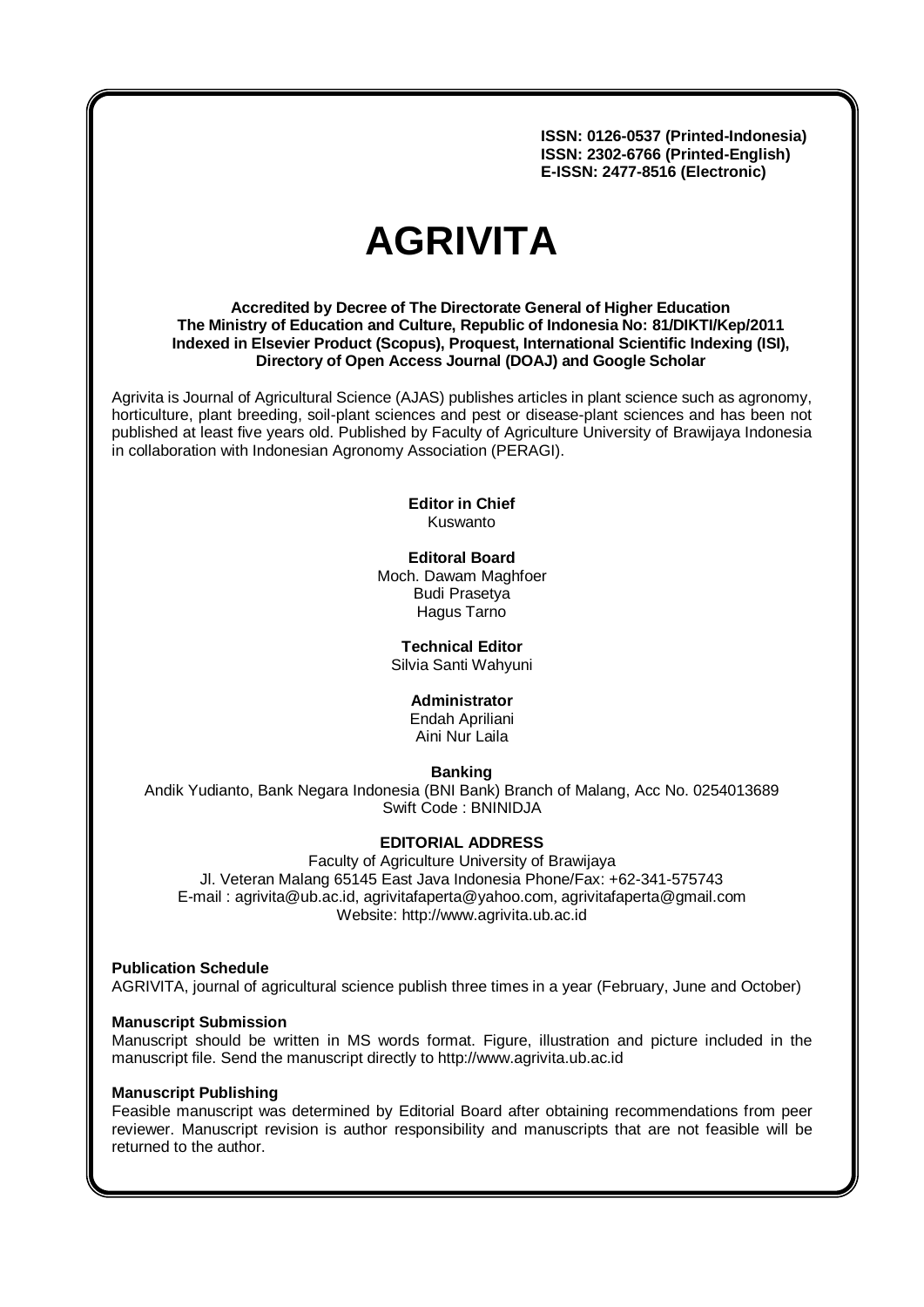#### **Editorial Board would like to thank to peer reviewer who has been invited by Agrivita Journal of Agricultural Science Volume 38 number 2, 2016**

Dr. Laurent Barbiero (Biological Sciences/Ecology - Institute de Recherche pour le Développement (IRD), France)

Dr. Widiatmaka (Soil Science and Land Resources - Bogor Agricultural University Indonesia)

Rikiya Endoh, Ph.D (Microbial Resources (Yeasts) - Japan Collection of Microorganisms)

> Hagus Tarno, Ph.D (Plant Protection - University of Brawijaya Indonesia)

Patcharin Tanya, Ph.D (Agronomy - Kasetsart University Thailand)

Prof. Tualar Simarmata (Soil Science - Universitas Padjadjaran Indonesia)

Prof. Triwidodo Arwiyanto (Plant Pathology/Plant Bacteriology - Gadjah Mada University Indonesia)

> Prof. Ayman M.H. Esh (Plant Pathology - Sugar Crops Research Institute Egypt)

Prof. Yusnita (Biotechnology - University of Lampung Indonesia)

Dr. Oteng Haridjaja (Soil and Water Conservation - Bogor Agricultural University Indonesia)

Mohammad Zahirul Islam, Ph.D (Plant Physiology - Agriculture and Life Sciences Research Institute South Korea)

Mirza Hasanuzzaman, Ph.D (Plant Physiology - Sher-e-Bangla Agricultural University Bangladesh)

> Prof. Syekhfani (Soil Chemistry - University of Brawijaya Indonesia)

Prof. Didi Ardi Suriadikarta (Biology and Soil Fertility - Indonesian Soil Research Institute)

Prof. Kuswanto (Plant Breeding - University of Brawijaya Indonesia)

Kurniawan Budiarto, Ph.D (Genetic and Plant Breeding - Indonesian Ornamental Crops Research Institute)

> Dr. Akhbar (Forestry - Tadulako University Indonesia)

Dr. Budi Prasetya (Soil Science - University of Brawijaya Indonesia)

Dr. Moch. Dawam Maghfoer (Plant Physiology - University of Brawijaya Indonesia)